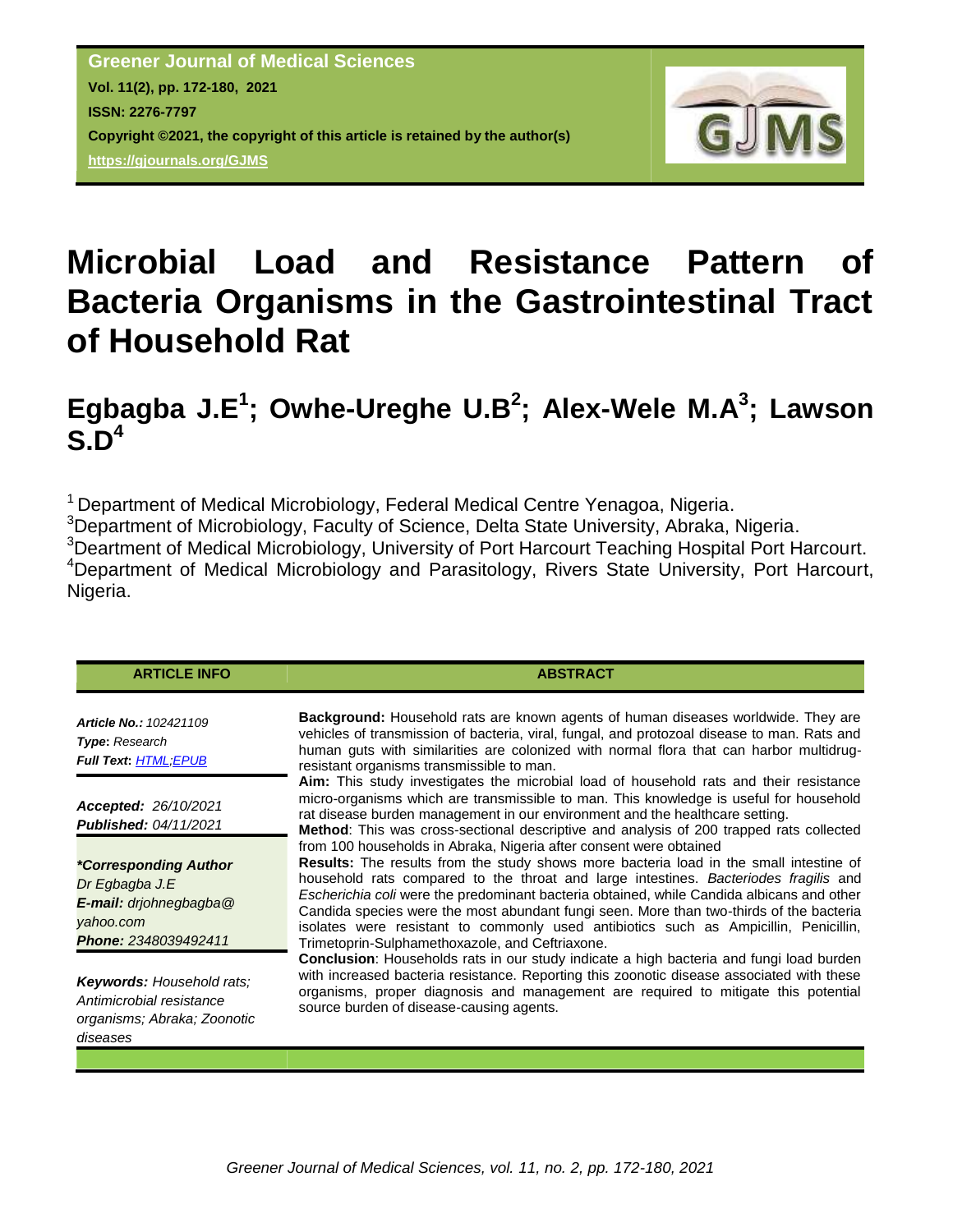#### **INTRODUCTION**

The house mouse (*Mus musculus*) infestation has been a worldwide problem for ages and are known reservoirs of a number of human diseases.<sup>1</sup>

Rodents are known agents of many human bacterial, viral, protozoa and fungal diseases.<sup>2</sup>,<sup>3</sup> , 1 They have been linked with the risks and transmission of diseases such as Salmonellosis, Campylobacteriosis, Gastroenteritis, Candidiasis, rat bite fever, leptospirosis, plague, and murine typhus epidemic<sup>3,4</sup>. Additionally the presence of household rats have been associated with multidrug resistant organisms that are likely transmittable to man.<sup>4,3,5</sup>.

General agreement exist about the similarities of rat and human gut normal flora. These consist of facultative bacteria such as *Streptococcus, Staphylococcus, Escherichia coli* and other Enterobacteriacae, however, the anaerobic bacteria predominate especially in the large gut with *bacteriodes fragilis, bifidobacterium* and *Lactobacilli.* 6 , 7 , 8 . Similarly, the predominant fungi which colonize the gut includes *Candida albican*, other candida species, *Malassezia*  furfur and the filamentous fungus, Cladosporium.<sup>9,10</sup>.

Although various researches have looked at rat gut microbial composition in relation to human disease transmission, however few have looked at as an antimicrobial resistant organism that is possibly transmissible to man.

There are scanty studies about rat zoonotic diseases in our environment and most zoonotic diseases are under reported. This poses a health risk to the populace and difficulty in disease management.<sup>11</sup>

This article therefore set out to determine the microbial load of household rats and its antibiotic resistance organism that are transferable to man. The outcome of this study could be useful for furtherance of rat zoonotic diseases management in our environment and in healthcare setting.

#### **METHODS**

#### **Study Design and sampling**

This cross-sectional analytical study was carried out in Abraka community in Ethiope East local Government Area, Delta state, Nigeria. Abraka is a town in Delta central senatorial district of Delta State with a population estimate of 32,069 and home to the famous Delta State University, Abraka Nigeria. The populace apart from the University Staffs and students are chiefly agrarian.

Analysis were done between august to December 2020. Consent was obtained from the community leaders and the heard of each household where rat were obtained with the aid of mouse trap.

#### **Sampling technique**

A total of 100 mouse were obtain from 20 households. Rats were trapped using mouse glue board, measuring 30 cm in length and 20 cm in width. After thorough visual inspection of the room to identify rodents' tracks, droppings, the glue board was placed on their path. Pieces of crayfish or smoked fish were placed in the middle of the board as bait. The glue board was left overnight and trapped rodents were collected alive and taken to the laboratory for identification and microbiological analysis.

The study was approved by the Delta State University Ethical review Board.

#### **Preparation and Analysis of samples**

Each of the rat samples were picked from the trap using forceps. The skin was swabbed using a sterile swab stick. The rats were dissected using a dissecting kit to obtain the large and small intestine. The throat, small and large intestines was also swabbed using a sterile swab stick and transferred respectively into sterile mortar .and then crushed using a sterile pestle to homogenize the intestine. The homogenate (Ig) was taken into a sterile test tube for serial dilution, enumeration and plating protocol.<sup>12</sup>

The sample (1g) were collected into a test tube containing 9mls of distilled water. Serial dilutions was then carried out on 5 test tubes and the 10 and 1O dilution of both dilutions were collected and used for pour plate. The sterile swabs were then streaked plated onto sterilized Nutrient agar, McConkey agar and Saboroud Dextrose agar. Inoculated plates incubated at 37°C for 18-24hrs. After incubation in both aerobic and conditions, the colonies were counted using "Viable Plate count Method" as enumerated by Eby Basiri ( Microbiology Biol. 275) $^{13}$ .

#### **Biochemical Tests**

The biochemical tests carried out as described in Microbiology laboratory manual (2014)<sup>14</sup>. The tests includes gram stain, motility, citrate utilization test, Oxidase, indole, catalase, triple sugar iron agar (TSI), Bile esculin agar, and sugar fermentation test (lactose, glucose, sucrose, xylose, galactose, maltose, D-sorbitol, D-mannitol mannose). Antibiotic sensitivity tests were performed using the standard diffusion technique(CLSI 2017<sup>15</sup>. Most commonly used antibiotics discs were used for sensitivity testing and includes Ampicilli, Penicilin, amoxicillin, Trimetoprin-Sulphamethoxazole, Gentamycin, Ceftriazone, Imipenem and Vancomycin .

#### **RESULTS**

We set out to determine the various bacterial and fungi organisms in the gastrointestinal tracts of household mice as well as their antibiotic resistance pattern.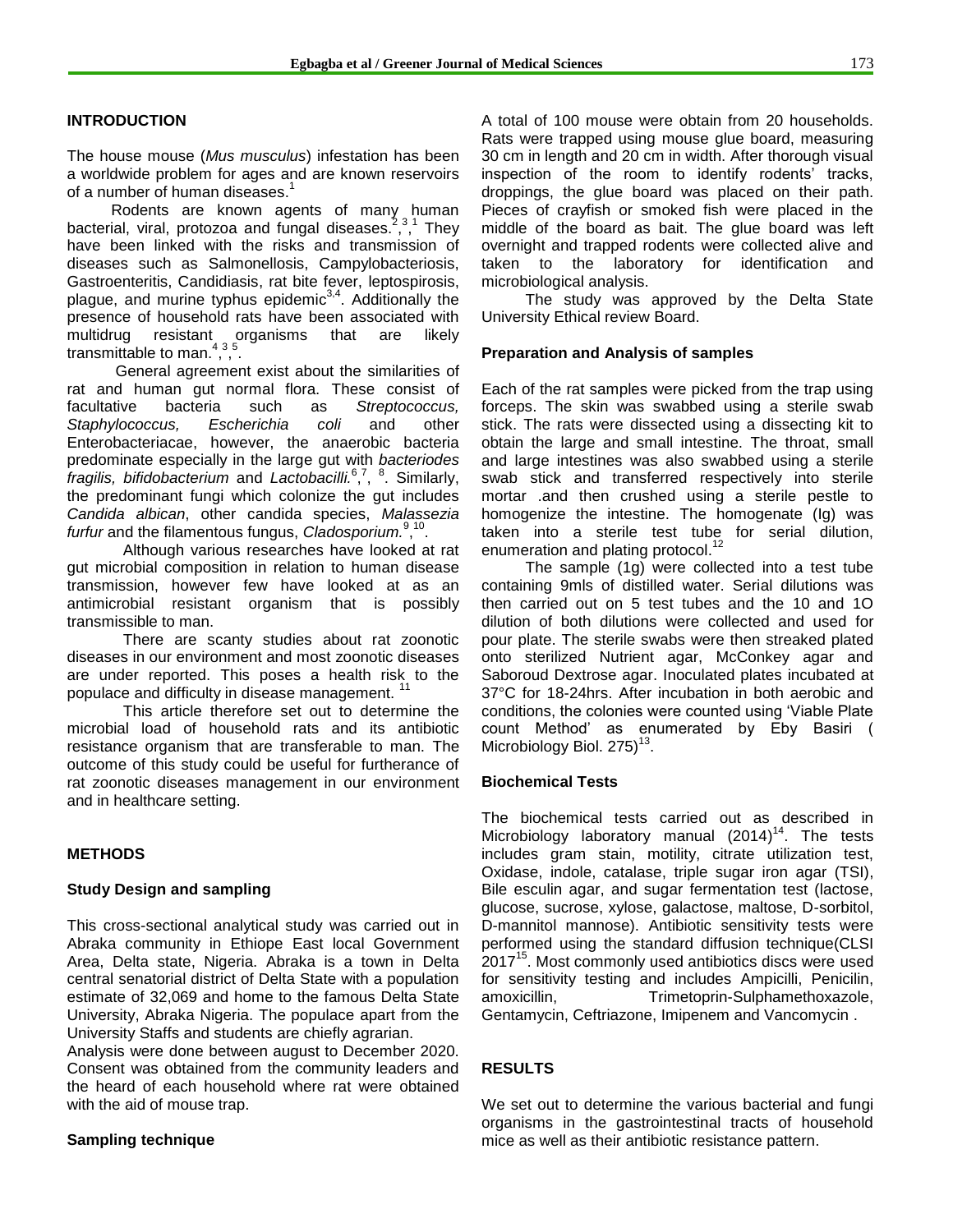The microbial load from different parts of the gut, shows that the small intestines of our sampled rats has more bacterial and fungal load in comparison to the throat and large intestines (Table 1)

Figure 1, shows the various bacteria organisms and relative percentage prevalence obtained from cultures after 24 hours of incubation. It is evident that *Bacteroides fragilis* and *Escherichia coli* has the highest percentage prevalence of 28% and 15% respectively. This is followed by *Salmonella typhimurium* (13%) and *Staphylococcus aureus* (9.6%).

As shown in figure 2, the predominant fungi species isolated includes *Candida albican* (35.3%) and other candida species(26.6%).

Table 2 show the relative number of each bacteria isolates, and their various percentage resistance to each antibiotics used in sensitivity testing. A total of 375 bacteria organisms were isolated. Of this, a total of 327 and 224 bacteria isolates were tested against ampicillin and tetracycline discs respectively. Notably, all 12 species isolated bacteria from culture are nearly 100% percent resistant to Ampicillin andpenicillin(Table 2). More than two-third of the isolates were also resistant toTetracycline, 224 (77.9%), Amoxicillin- Clavulanic acid, 128 (71.5%), Trimetoprin-Sulphamethoxazole, 207 (60.2%) and Ceftriaxone 343 (60.1%). However, most isolates teste were sensitive to Vancomycin 38 (5.8%), Clindamycin 96 (21.3%) and Amikacin 271 (45.5%).

|                        | Table 1: Microbial load from different parts of rats |       |  |  |  |  |
|------------------------|------------------------------------------------------|-------|--|--|--|--|
| Part                   | Microbial load (cfu/gX10 $^7$ )                      |       |  |  |  |  |
|                        | <b>Bacteria</b>                                      | Fungi |  |  |  |  |
|                        |                                                      |       |  |  |  |  |
| Throat                 | 2.60                                                 | 1.96  |  |  |  |  |
| <b>Small intestine</b> | 4.89                                                 | 2.90  |  |  |  |  |
| Large intestine        | 3.73                                                 | 1.20  |  |  |  |  |



**Figure 1: Various bacteria species isolated from the gastrointestinal tracts of household rats in Abraka community**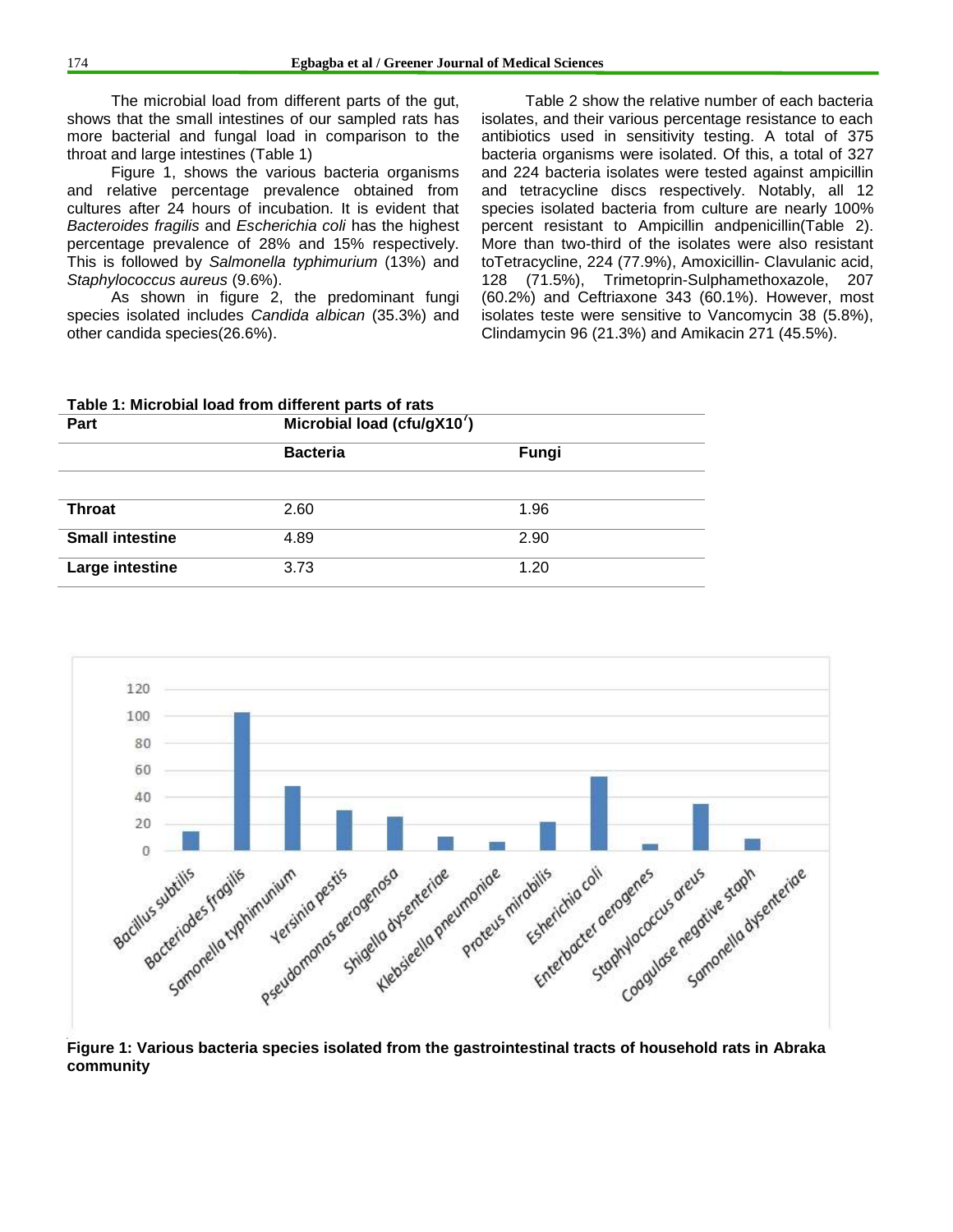

**Figure 2: Various types of fungi isolates from the gastrointestinal tracts of household rats in Abraka community**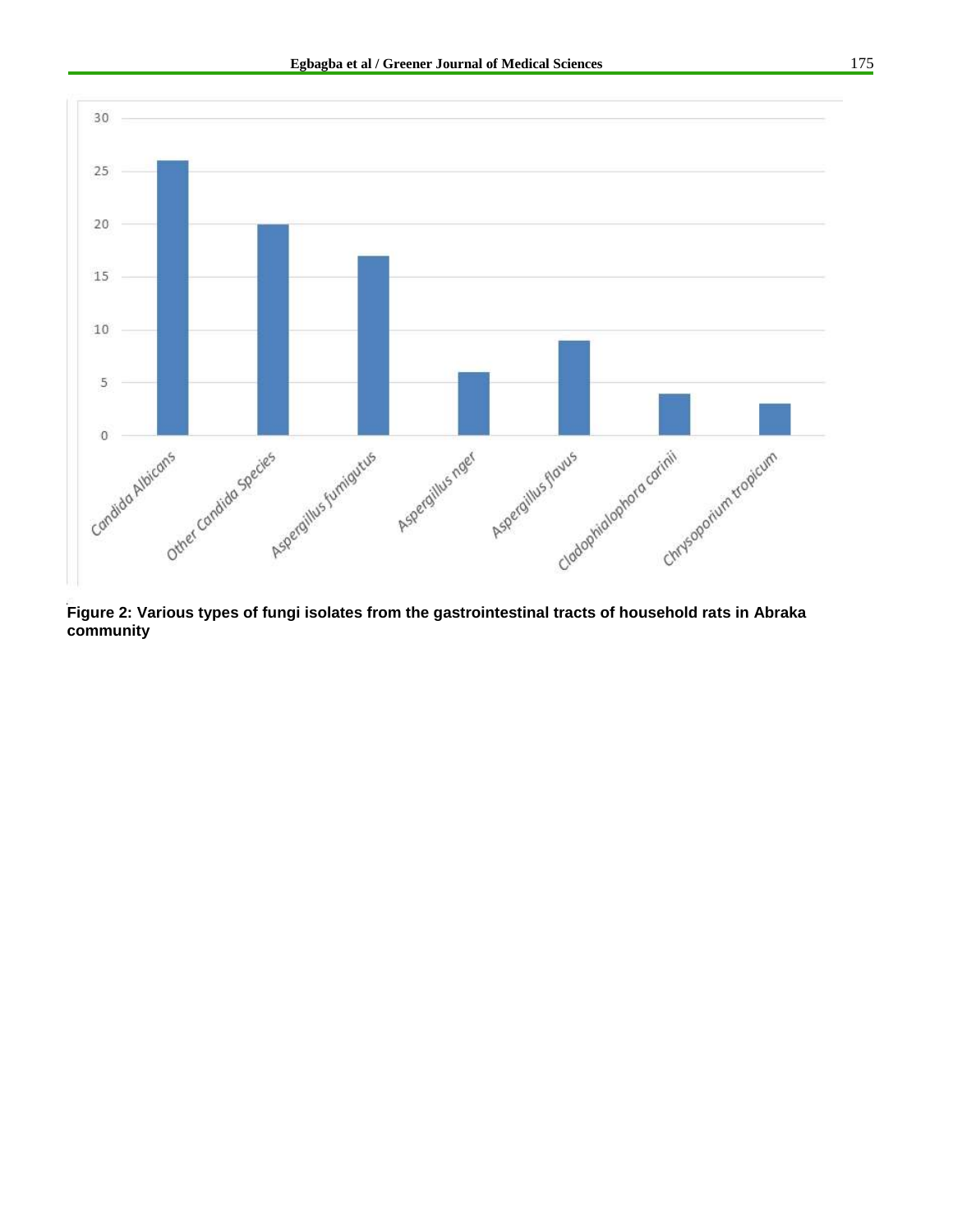| rabic 2. Antimite oblar resistance pattern or bacteria isolates from cultured plates in the study |                           |                           |                                 |                                |                        |                        |                |                    |                                    |                     |                            |                         |                |
|---------------------------------------------------------------------------------------------------|---------------------------|---------------------------|---------------------------------|--------------------------------|------------------------|------------------------|----------------|--------------------|------------------------------------|---------------------|----------------------------|-------------------------|----------------|
| <b>Antibiotics</b>                                                                                |                           |                           |                                 |                                |                        |                        |                | Bacteria isolates  |                                    |                     |                            |                         |                |
| No of isolates<br><b>Tested</b>                                                                   | <b>Bacillus</b> subtillis | <b>Bacteides</b> fragilis | <i>Salmonella</i><br>typhymuium | <b>Sudomones</b><br>aeruginosa | Yersinia pestis        | Pseudomonas            | Kledsielle     | Ecscheelichie coli | Enterodacter<br>aerogenes          | Staphylococcusaures | Coagulatesnegative<br>suph | Samoelladysenteriae     | Total          |
|                                                                                                   | 27<br>$N(\%)$             | 17<br>$N(\%)$             | 16<br>$N(\%)$                   | 9<br>$N(\%)$                   | $\mathbf 7$<br>$N(\%)$ | $\mathbf 7$<br>$N(\%)$ | 13<br>$N(\% )$ | 9<br>$N(\%)$       | $\overline{\mathbf{2}}$<br>$N(\%)$ | 15<br>$N(\%)$       | 8<br>$N(\%)$               | $\mathbf{2}$<br>$N(\%)$ | 375<br>$N(\%)$ |
| Ampicillin                                                                                        | 15(100)                   | 103(100)                  | 48(100)                         | 30(100)                        | O(0)                   | 11(100)                | 7(100)         | 55(100)            | 5(100                              | 35(100)             | 9(100)                     | 9(100)                  | 327            |
|                                                                                                   | 15(100)                   | O(0)                      | 48(98.0)                        | 30(80.0)                       | O(0)                   | 11(10.8)               | 7(20.6)        | 55(100)            | 5(100                              | 35(80.0)            | 9(100)                     | 9(90.0)                 | 224            |
| Penicilin                                                                                         | 15(100)                   | 100(80)                   | 48(100)                         |                                |                        | 11(100)                | 7(98.8)        | 55(100)            | 5(100)                             | 35(80.0)            | 9(100)                     | 9(100)                  | 322            |
| Sulphamethaxazole-<br>Trimethoprim<br>Amixillin                                                   | O((0)                     | O(0)                      | 48(20.8)                        | 30(45.0)                       | O(0)                   | 11(20.6)               | 7(70.3)        | 55(65.5)           | 5(100)                             | 33(40.6)            | 9(80.0)                    | 9(100)                  | 207            |
| Clavulanic acid                                                                                   | 0)0)                      | O(0)                      | O(0)                            | 25(60.5)                       | O(0)                   | O(0)                   | O(0)           | 50(85.6)           | 5(80.5)                            | 31(60.5)            | 9(60.8)                    | 8(80.8)                 | 128            |
| Cefoxitin                                                                                         | 15(75.5)                  | 100(70)                   | O(0)                            | 29(30.8)                       | O(0)                   | 11(45.0)               | 7(0)           | 53(70.0)           | 5(68.0)                            | 35(35.5)            | 9(40.6)                    | 8(70.6)                 | 272            |
| Ceftriaxone                                                                                       | 12(80.1)                  | 102(70.)                  | 45(25.0)                        | 27(35.7)                       | 26(70.7)               | 11(52,1)               | 7(0)           | 55(86.0)           | 5(100)                             | 35(80.8)            | 9(80.5)                    | 9(40.9                  | 343            |
| Chloramphenicol                                                                                   | 15(30.4)                  | 98(5.0)                   | 48(15.0)                        | 25(75.8)                       | O(0)                   | O(0)                   | 7(1.7)         | 50(68.9)           | 5(89.6)                            | 30(60.6)            | 9(40.0)                    | 7(30.9)                 | 294            |
| Erythromycin                                                                                      | 0(0.0)                    | O(0)                      | O(0)                            | O(0)                           | O(0)                   | 11(60.0)               | 5(60.8)        | O(0)               | 5(70.4)                            | 30(30.5)            | 8(100)                     | 7(80.5)                 | 66             |
| Ciprofloxacin                                                                                     | O(0)                      | O(0)                      | 48(15.0)                        | 25(5.6)                        | 26(70.0)               | 11(3.0)                | 7(0)           | 55(42.9)           | 5(65.5)                            | 35(50.9)            | 9(50.0                     | 7(30.7)                 | 228            |
| Imipenem                                                                                          | O(0)                      | O(0)                      | 48(15.0)                        | 25(0)                          | 26(0)                  | 11(0)                  | 7(0)           | 35(20.5)           | 5(70.0)                            | 30(80.8)            | 6(80.5)                    | 6(0)                    | 188            |
| Nalidixic Acid                                                                                    | O(0)                      | O(0)                      | O(0)                            | O(0)                           | O(0)                   | 9(20.8)                | O(0)           | 30(70.4)           | O(0)                               | O(0)                | O(0)                       | O(0)                    | 39             |
| Gentamicin                                                                                        | 15(80.0)                  | 103(25.9)                 | 40(70.0)                        | 25(24.9)                       | 25(45.9)               | 11(40.2)               | 7(57.5)        | 53(60.0            | 0(0)                               | 30(60.5)            | 6(0)                       | 7(70.8)                 | 322            |
| Vancomycin                                                                                        | 2(8.5)                    | O(0)                      | O(0)                            | O(0)                           | O(0)                   | O(0)                   | O(0)           | O(0)               | O(0)                               | 30(3.0)             | 6(0)                       | O(0)                    | 38             |
| Nitrofurantoin                                                                                    | O(0)                      | O(0)                      | O(0)                            | O(0)                           | O(0)                   | O(0)                   | 5(70.1)        | O(0)               | O(0)                               | O(0)                | O(0)                       | O(0)                    |                |
| Metronidazole                                                                                     | 15(2.0)                   | 103(0)                    | O(0)                            | O(0)                           | (0)                    | O(0)                   | O(0)           | O(0)               | O(0)                               | O(0)                | O(0)                       | O(0)                    | 118            |
| Amikacin                                                                                          | 15(5.0)                   | 100(67.0)                 | 40(45.5)                        | 25(6.0)                        | 26(65.6)               | O(0)                   | O(0)           | O(0)               | 35(89.5)                           | 30(40,4)            | O(0)                       | O(0)                    | 271            |
| Clindamycin                                                                                       | O(0)                      | O(0)                      | O(0)                            | 25(30.3)                       | O(0)                   | O(0)                   | O(0)           | O(0)               | 30(55.0)                           | 35(30.5)            | 6(0)                       | O(0)                    | 96             |

**Table 2: Antimicrobial resistance pattern of bacteria isolates from cultured plates in the study**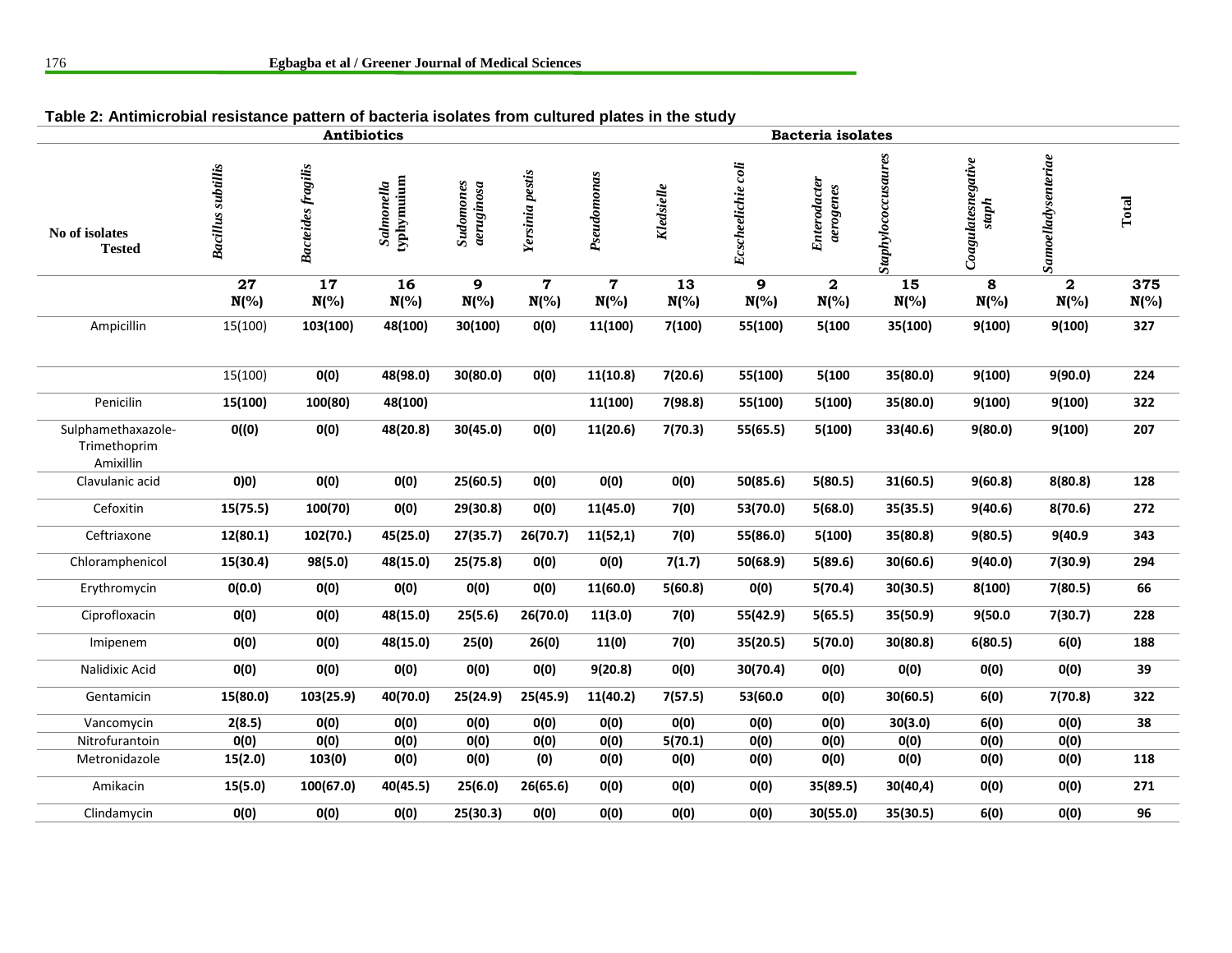#### **DISCUSSION**

In recent years, there exist a growing concern about the increase in zoonotic diseases transmission and emergence of resistance organism between house hold rats and human<sup>2</sup>. This indicate risk associated frequent contact between human, household and other human pets.

The result obtained from this investigation shows an abundant number of bacteria and fungi organisms in the gut of household rats that are possibly transmissible to man. It also shows that over two-third of the bacteria organisms isolated were resistant to commonly used antibiotics such as Ampicillin, Penicillin, Tetracycline, Trimethoprim- Suphamethoxazole and Ceftriaxone. The gut microbial population ( Table 1) consists of bacteria and fungi which may be symbiotic, neutral or harmful to the host.<sup>16</sup> These microbiota are important for the host immune response to diseases and maintenance of healthy state <sup>16</sup>. Possible mechanism for abundant microbial load includes genetics, diets and feeding habits.<sup>17,18</sup> The abundant microbes in our results is consistent with report of Li Wen et al (2017), which shows that gut microbes increases significantly from the stomach, jejunum to large intestines. The large gut harbours up to 1000 different bacterial and additional 1 x  $10^{14}$  different organisms.<sup>16</sup>,

The largest gut bacteria flora in this study were *bacteriodes fragilis* followed by *Escerichia coli* and *Salmonella typhimurium* respectively. Similar results have been reported by Geraldine O. Canny et al (2008) who reported *bacteriodes fragilis* as the largest gut flora. This result is in contrast to result presented by Tomotari Mitsuoka (1992), who reported that lactobacilli actually predominate in rat and human intestines.<sup>7,8</sup>. Possible speculation to differences in gut microbes could be due to the breeding, diets and environmental condition of the  $\mathsf{host}^{\mathsf{19,1,17}}$ 

Fungi isolates which dominated our study were *candida albicans*, and other candida species. This shows that fungi are also part of the normal flora of household rats as in human. These results are in agreement with previous studies which shows that candida and other fungi species are part of the rat gut ubiquitous microbiota and also serves as either commensals, pathogens or opportunistic organisms.<sup>20,21</sup>,<sup>22</sup>.

Perhaps, the most clinically relevant finding in this study is the carriage of antibiotic resistant organisms by these rats (Table 2). As a result of this carriage, transmission of resistant organisms to humans are highly probable through a variety of routes. These routes includes direct contact, the food chain, (where rats are part of the household diets or come into direct contact with food) and contact with direct surfaces.<sup>2,23</sup>, <sup>24</sup>This can lead to the advent of difficult-to-manage diseases. $24$ , 25 .

Household rats have a closer relationship with humans and they have sought a niche role in humanoccupied structures such as houses, classrooms, and restaurants. This, along with other urban rats, are found to host antimicrobial-resistant bacteria such as E. coli and S. aureus, which can be readily spread to humans by (1) direct or near interaction and (2) ingestion of utensils and fruit. Non-hygienic food handling will escalate this.<sup>11</sup>

House-holds rat ability to act as reservoirs and vectors of antimicrobial resistance suggests that they could serve as sentinels for the occurrence, transmission, and potential human health risks of antimicrobial resistance<sup>2</sup>,<sup>26</sup>,<sup>27</sup> .

Possible mechanisms for antibiotic resistance includes; (1) the presence of antimicrobial resistance genes (intrinsic resistance), (2) the selective pressure exerted by excessive antibiotic use by humans.<sup>28</sup>,<sup>29</sup>.

Our study implies that over 66%of bacteria isolates were resistant to commonly used antibiotic. This results is consistence with reports by Alermale Admas et al (2020), Melkanu Abebe Abebe et al (2019), Richard J. Fair and Yithak Tor  $(2014).^{30}$ ,  $^{31}$ ,  $^{32}$  In contrast to our study, a lower percentage of 44.4% of total isolated organisms being resistant to commonly used antibiotics has been reported.<sup>33</sup>Speculated reasons for differences in antibiotic resistance pattern could due to techniques, equipment used for antibiotics resistant testing, rational use of antibiotics, and local resistant pattern.<sup>3</sup>

Of the 38 isolates that were tested against Vancomycin, an average of 3.8% were resistant. Rodriques J et al (2002) reported a lower average vancomycin resistance of 0.0% while higher percentages of 15 to 30% have been reported by other several other studies.  $34, 31, 35,$ 36 , 37 .

There are little or scanty studies on the burden of organisms in the gut of house rats and its impact on house hold dwellers in our environment<sup>38</sup>. This study therefore serve as baseline study and may be useful for Health Practitioners, environmental impact assessment officers and policy makers. Household rats have long been a concern in rural areas, eating and contaminating stored food, spreading disease, and degrading the physical environment.<sup>39,11</sup>,<sup>77</sup> physical environment.<sup>39</sup>,

The underreporting of rats zoonoses and, in many cases, inadequate attention paid to the diagnosis and management of these essential diseases are two main messages to emerge from this study. $3, 5$ 

When exploring ways to minimize the impact of rodents on rural livelihoods, there are two key issues to consider: 1) recognizing the current impact of rodents on food protection, health, and nutrition of communities, as well as existing awareness, behaviour, and practices of people regarding their rodent problems, and 2) designing cost-effective strategies that can be sustained.<sup>38</sup>

The results of this study should be interpreted with caution as it was done in a small community in Abraka, Delta State, Nigeria. This therefore limits its generalization. Our techniques of disk diffusion as methods of resistance testing could also be prone to technical and observer"s error. Antifungi resistance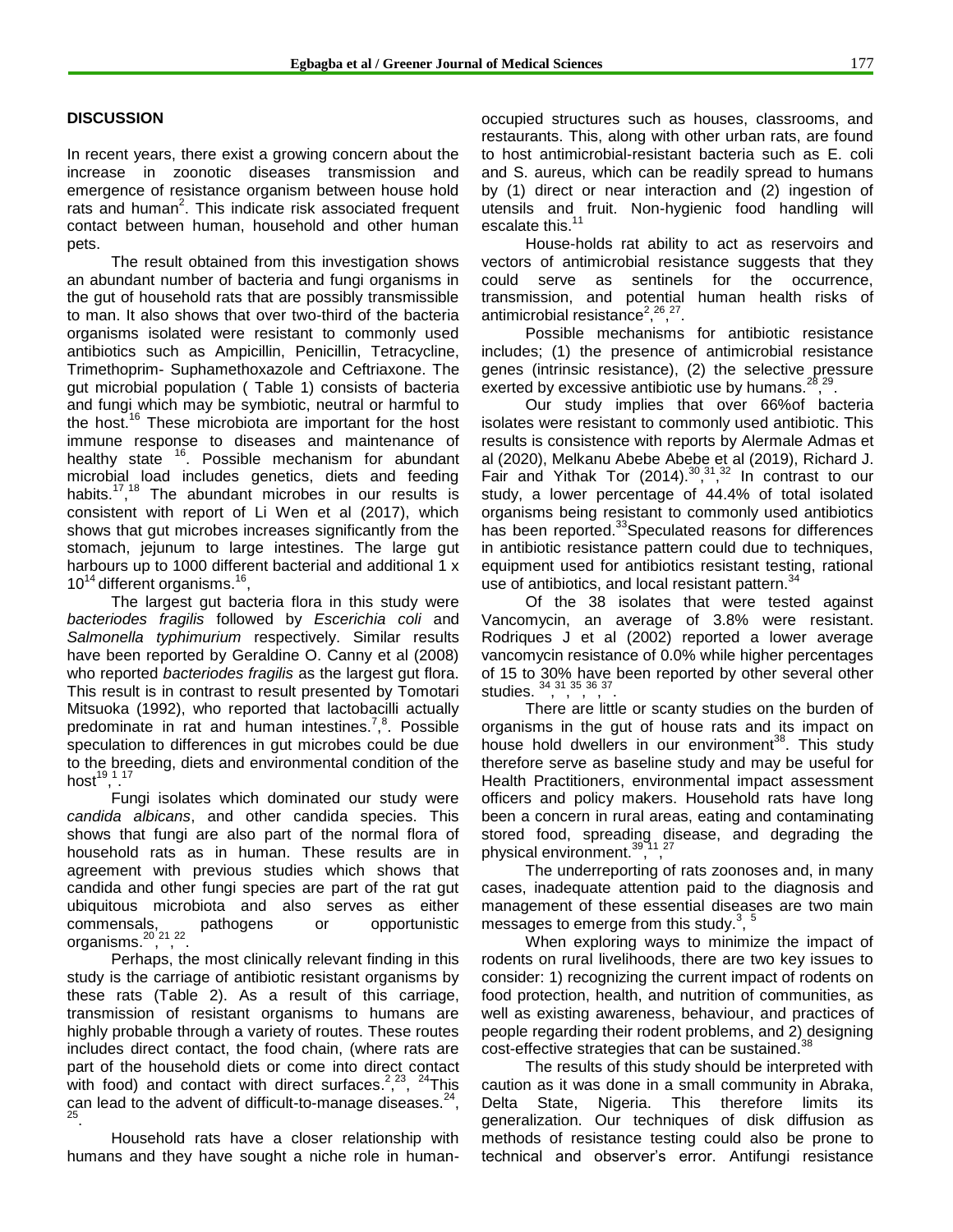testing were not included in our study due paucity of equipment. More extensive studies on burden of household rat borne pathogens using modern techniques are required in our environment.

Taken together, the result of this study indicates a high burden of bacteria, fungi and bacteria resistance organisms in household rats that can be transmitted to man.

It also suggest that increased reporting of this zoonotic disease coupled withp roper diagnosis and management are ways of mitigating this burden.

### **AUTHOR'S CONTRIBUTION**

Egbagba J.E: Designed the study, protocol writing, manuscript preparation, statistical analysis,

Alex-Wele M.A: sample collection, manuscript preparation:

Lawson S.D: Data collection and Statistical analysis Owhe Ureghe U.B: Laboratory analysis and Supervision All authors read and approved the final manuscript

# **ACKNOWLEDGMENT**

We are grateful to the members of the Department of Microbiology,

Faculty of Science, Delta State University, Abraka. We also thank members of Abraka community for giving us consent to collect rats from their various households

**Funding:** No funding sources

**Conflict of interest:** None declared

# **ETHICAL CLEARANCE**

Ethical clearance for the study was granted by the Ethics Review Board of Delta State University, Abraka.

# **REFERENCES**

- 1. Jahan NA, Lindsey LL, Larsen PA. The Role of Peridomestic Rodents as Reservoirs for Zoonotic Foodborne Pathogens. doi:10.1089/vbz.2020.2640
- 2. Gwenzi W, Chaukura N, Muisa-Zikali N, et al. Insects, rodents, and pets as reservoirs, vectors, and sentinels of antimicrobial resistance. *Antibiotics*. 2021;10(1):1-42. doi:10.3390/antibiotics10010068
- 3. Meerburg BG, Singleton GR, Kijlstra A. Rodentborne diseases and their risks for public health Rodent-borne diseases and their risks for public health. *Crit Rev Microbiol*. 2009;35(3):221-270. doi:10.1080/10408410902989837
- 4. Fornefett J, Busch A, Döpping S, Hotzel H, Rimek D. Bacterial gastroenteritis caused by the putative zoonotic pathogen Campylobacter lanienae: First reported case in Germany. *Access Microbiol*. 2021;3(3). doi:10.1099/acmi.0.000199
- 5. Meerburg BG, Kijlstra A. Role of rodents in transmission ofSalmonella andCampylobacter. *J Sci Food Agric*. 2007;87(15):2774-2781. doi:10.1002/jsfa.3004
- 6. Inoue R, Ushida K. Development of the intestinal microbiota in rats and its possible interactions with the evolution of the luminal IgA in the intestine. *FEMS Microbiol Ecol*. 2003;45(2):147-153. doi:10.1016/S0168-6496(03)00134-X
- 7. Canny GO, McCormick BA. Bacteria in the intestine, helpful residents or enemies from within? *Infect Immun*. 2008;76(8):3360-3373. doi:10.1128/IAI.00187-08
- 8. Mitsuoka T. The Human Gastrointestinal Tract. In: *The Lactic Acid Bacteria Volume 1*. Springer US; 1992:69-114. doi:10.1007/978-1-4615-3522-5\_4
- 9. Hallen-Adams HE, Suhr MJ. Fungi in the healthy human gastrointestinal tract. *Virulence*. 2017;8(3):352. doi:10.1080/21505594.2016.1247140
- 10. Hof H. Pilze im Darm das Mykobiom des Darms. *Z Gastroenterol*. 2017;55(8):772-778. doi:10.1055/s-0043-112657
- 11. Gwenzi W, Chaukura N, Muisa-Zikali N, et al. Insects, rodents, and pets as reservoirs, vectors, and sentinels of antimicrobial resistance. *Antibiotics*. 2021;10(1):1-42. doi:10.3390/antibiotics10010068
- 12. Serial Dilutions and Plating: Microbial Enumeration | Protocol. Accessed May 14, 2021. https://www.jove.com/v/10507/serial-dilutions-andplating-microbial-enumeration
- 13. Bassiri E. *Microbiology BIOL 275*.
- 14. (PDF) Microbiology Laboratory Manual. Accessed May 14, 2021. https://www.researchgate.net/publication/30601804 2\_Microbiology\_Laboratory\_Manual
- 15. clsi 2017 pdf Google Search. Accessed May 14, 2021. https://www.google.com/search?q=clsi+2017+pdf&o q=clsi+2017&aqs=chrome.1.69i57j0l3j0i22i30l6.668 2j0j15&sourceid=chrome&ie=UTF-8
- 16. Fujimura KE, Slusher NA, Cabana MD, Lynch S V.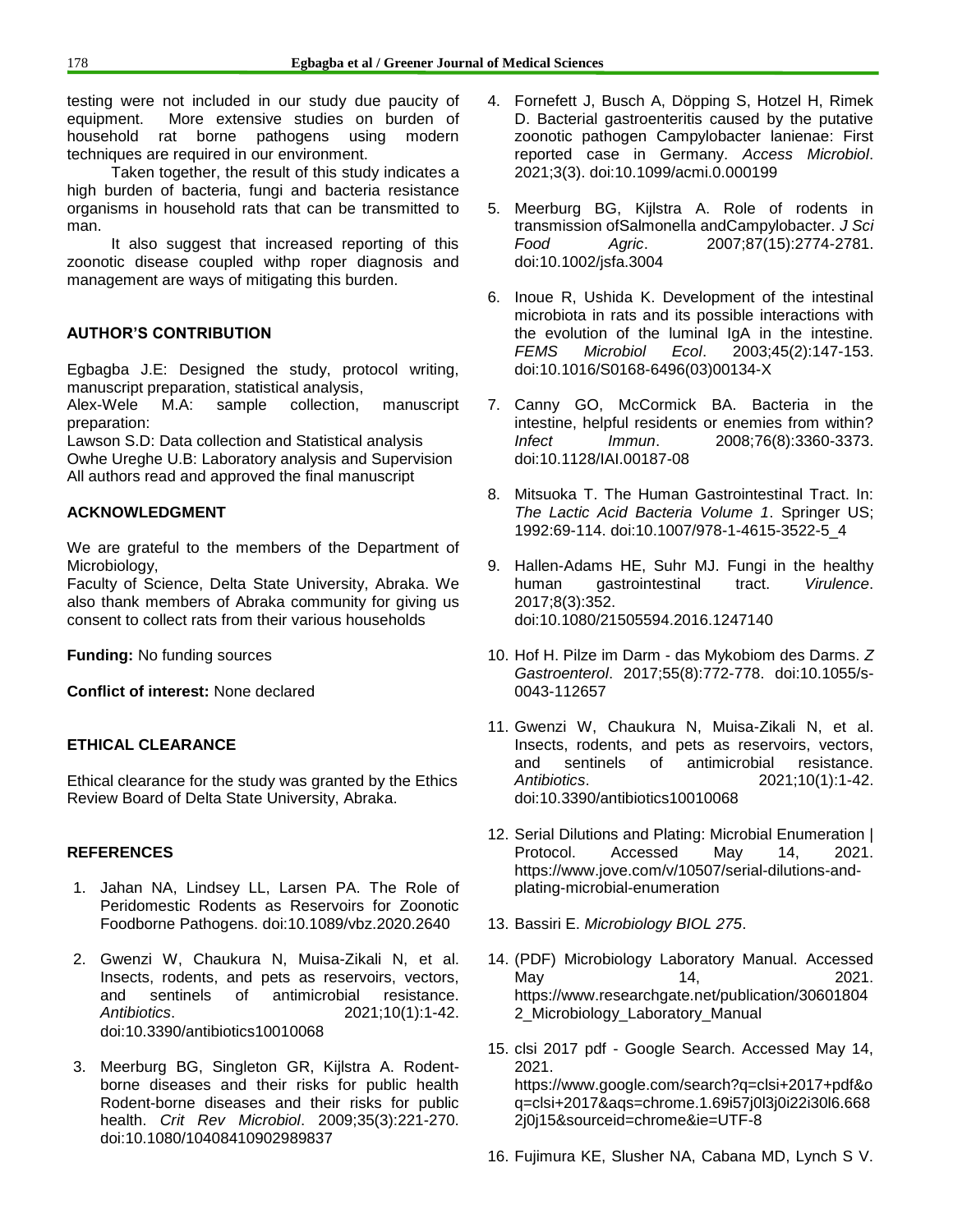Role of the gut microbiota in defining human health. *Expert Rev Anti Infect Ther*. 2010;8(4):435-454. doi:10.1586/eri.10.14

- 17. Wen L, Duffy A. Factors influencing the gut microbiota, inflammation, and type 2 diabetes. *J Nutr*. 2017;147(7):1468S-1475S. doi:10.3945/jn.116.240754
- 18. Stringer AM, Gibson RJ, Logan RM, et al. Gastrointestinal microflora and mucins may play a critical role in the development of 5-fluorouracilinduced gastrointestinal mucositis. *Exp Biol Med*. 2009;234(4):430-441. doi:10.3181/0810-RM-301
- 19. Tomas J, Langella P, Cherbuy C. The intestinal microbiota in the rat model: major breakthroughs from new technologies. *Anim Health Res Rev*. 2012;13(1):54-63. doi:10.1017/S1466252312000072
- 20. Fidel PL. Candida albicans: from commensal to pathogen. In: *Medical Importance of the Normal Microflora*. Springer US; 1999:441-476. doi:10.1007/978-1-4757-3021-0\_18
- 21. Böhm L, Torsin S, Tint SH, Eckstein MT, Ludwig T, Pérez JC. The yeast form of the fungus Candida albicans promotes persistence in the gut of gnotobiotic mice. *PLoS Pathog*. 2017;13(10). doi:10.1371/journal.ppat.1006699
- 22. Basmaciyan L, Bon F, Paradis T, Lapaquette P, Dalle F. "Candida Albicans Interactions With The Host: Crossing The Intestinal Epithelial Barrier." *Tissue Barriers*. 2019;7(2). doi:10.1080/21688370.2019.1612661
- 23. Huff R, Pereira RI, Pissetti C, et al. Antimicrobial resistance and genetic relationships of enterococci from siblings and non-siblings Heliconius erato phyllis caterpillars. *PeerJ*. 2020;2020(2). doi:10.7717/peerj.8647
- 24. Pietri JE. Case not closed: Arguments for new studies of the interactions between bed bugs and human pathogens. *Am J Trop Med Hyg*. 2020;103(2):619-624. doi:10.4269/ajtmh.20-0121
- 25. Kruse H, Sørum H. Transfer of multiple drug resistance plasmids between bacteria of diverse origins in natural microenvironments. *Appl Environ Microbiol*. 1994;60(11).
- 26. Kolawole OM, Anjorin EO, Adekanle DA, Kolawole CF, Durowade KA. Seroprevalence of rubella IgG antibody in pregnant women in osogbo, Nigeria. *Int J Prev Med*. 2014;5(3):287-292. Accessed December 5, 2020. /pmc/articles/PMC4018637/?report=abstract
- 27. Zhong XS, Li YZ, Ge J, et al. Comparisons of microbiological characteristics and antibiotic resistance of Klebsiella pneumoniae isolates from urban rodents, shrews, and healthy people. *BMC Microbiol*. 2020;20(1). doi:10.1186/s12866-020- 1702-5
- 28. C Reygaert W. An overview of the antimicrobial resistance mechanisms of bacteria. *AIMS Microbiol*. 2018;4(3):482-501. doi:10.3934/microbiol.2018.3.482
- 29. Davies J, Davies D. Origins and Evolution of Antibiotic Resistance. *Microbiol Mol Biol Rev*. 2010;74(3):1092-2172. doi:10.1128/MMBR.00016- 10
- 30. Admas A, Gelaw B, Belaytessema, Worku A, Melese A. Proportion of bacterial isolates, their antimicrobial susceptibility profile and factors associated with puerperal sepsis among postpartum/aborted women at a referral Hospital in Bahir Dar, Northwest Ethiopia. *Antimicrob Resist Infect Control*. 2020;9(1). doi:10.1186/s13756-019- 0676-2
- 31. Abebe M, Tadesse S, Meseret G, Derbie A. Type of bacterial isolates and antimicrobial resistance profile from different clinical samples at a Referral Hospital, Northwest Ethiopia: Five years data analysis. *BMC Res Notes*. 2019;12(1). doi:10.1186/s13104-019-4604-6
- 32. Fair RJ, Tor Y. Antibiotics and bacterial resistance in the 21st century. *Perspect Medicin Chem*. 2014;6(6):25-64. doi:10.4137/PMC.S14459
- 33. Nigussie D, Makonnen E, Legesse BA, Fekadu A, Davey G. Antimicrobial susceptibility of bacteria isolated from the infected wounds of patients with lymphoedema in East Wollega, Ethiopia. *Trans R Soc Trop Med Hyg*. 2020;114(12):962-973. doi:10.1093/trstmh/traa143
- 34. Plaza-Rodríguez C, Alt K, Grobbel M, et al. Wildlife as Sentinels of Antimicrobial Resistance in Germany? *Front Vet Sci*. 2021;7. doi:10.3389/fvets.2020.627821
- 35. Vera-Lise Tulstrup M, Gerd Christensen E, Carvalho V, et al. Antibiotic Treatment Affects Intestinal Permeability and Gut Microbial Composition in Wistar Rats Dependent on Antibiotic Class. Published online 2015. doi:10.1371/journal.pone.0144854
- 36. Faron ML, Ledeboer NA, Buchan BW. Resistance mechanisms, epidemiology, and approaches to screening for vancomycin-resistant Enterococcus in the health care setting. *J Clin Microbiol*.